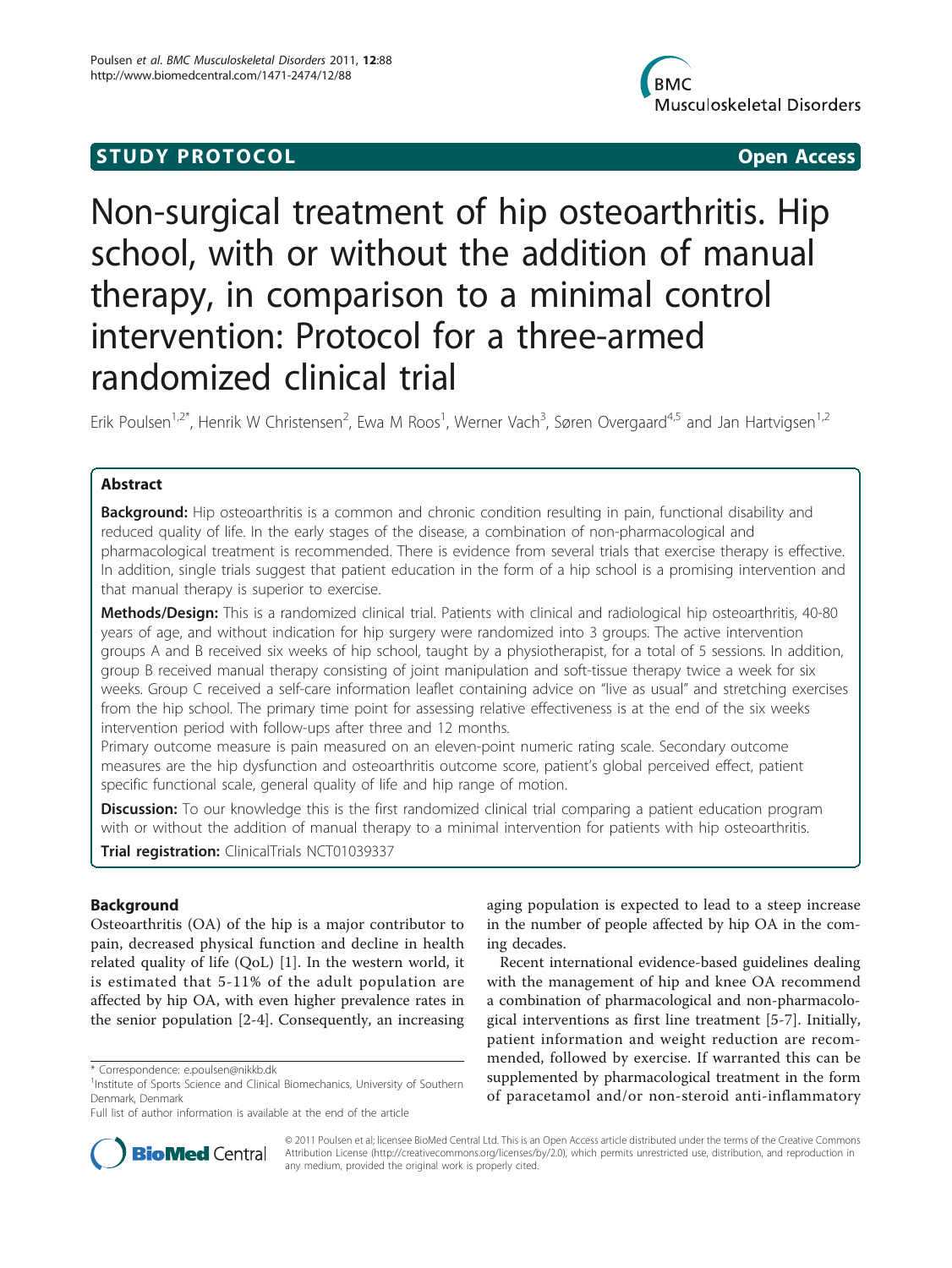drugs (NSAID). In selected patients, when such nonsurgical interventions are no longer sufficiently effective, arthroplasty is considered an appropriate treatment option [[5](#page-7-0)].

There is evidence from several trials that exercise therapy is effective [[8,9\]](#page-7-0).

Patient education programs have become popular in a range of chronic conditions over the past two decades [[10-13\]](#page-7-0). In the case of OA, authors of a meta-analysis concluded that patients receiving disease specific education in addition to NSAID achieved an added effect of 20% pain reduction when this was compared to NSAID alone [[12\]](#page-7-0). An example of such a disease specific patient information program is the so-called "hip school" which has been shown to be a promising intervention [[14\]](#page-7-0). Fernandes et al have compared the hip school to a group receiving both hip school and supervised exercise therapy and although a small reduction in pain scores was observed within groups at four, 10 or 16 months followup, no statistical significant difference was observed between groups at any of the follow-up points [\[15](#page-7-0)].

Manual therapy is an umbrella term comprising different manual techniques aimed at decreasing pain and improving function of the musculoskeletal system [[16](#page-7-0)]. Examples include joint manipulation and mobilization, muscular, ligament and capsular stretching and trigger point therapy. Historically, practitioners of manual medicine, chiropractic, physiotherapy and osteopathy have been treating patients with musculoskeletal complaints resulting from OA using these techniques [[16-19\]](#page-7-0). Recently, results from a randomized clinical trial (RCT) showed that patients receiving such manual therapy compared to exercise resulted in more pain reduction, improvement in activities of daily living and general health status after a series of treatments and at 6 months follow-up [[20\]](#page-7-0). There is currently an increased interest in further evaluating the effectiveness of patient education, exercise and manual therapy in this group of patients but few results are available at this time [\[21-23](#page-7-0)].

The primary objective of this proof-of-concept study is to assess the effectiveness of hip school with or without the addition of manual therapy in terms of pain severity reduction when compared to a minimal intervention. Second, we will explore if adding manual therapy to the hip school is associated with added benefit.

#### Methods

Study design Randomized clinical trial

#### Participants and recruitment procedure

Patients from primary care with a clinical and radiological diagnosis of hip OA, or with a working diagnosis of clinical hip OA (defined as pain in the groin, buttock or Page 2 of 9

proximal thigh area and restriction on passive hip range of motion) could be referred to the study. General medical practitioners (GPs) and practicing chiropractors from the island of Funen, Denmark were invited to an information meeting about the project followed by an information letter. Subsequently, the principal investigator (EP) personally paid most GP practices on the island a visit, and information about the project was made available on a closed web site for health care professionals by the Region of Southern Denmark. Referrals of eligible patients were made to the Department of Orthopedic Surgery and Traumatology, Odense University Hospital, Denmark either in a written form or by telephone. The referring clinician had the opportunity to hand out a short information leaflet about the study. Eligible patients were then contacted by phone by the principal investigator and asked about symptom location, mode of onset, duration, pain severity, improving and worsening factors, medication use and questions related to the exclusion criteria. If inclusion criteria and none of the exclusion criteria were met, an appointment was made for a clinical examination at the Department of Orthopedic Surgery and Traumatology and a radiographic examination at one of two chiropractic clinics. The radiographic examination included an AP pelvic series and a false profile of the involved hip.

Inclusion and exclusion criteria are listed in table [1](#page-2-0).

At the first consultation at the hospital, participants were given time for questions and would sign the informed consent form. An appointment was then scheduled for completion of the baseline self-reported outcome measures and randomization.

Figure [1](#page-2-0) (study flow chart) illustrates the flow of participants through the study.

#### Setting

Initial examination, randomization, manual therapy, and follow-up examinations took place at the outpatient clinic at the Department of Orthopedic Surgery and Traumatology, Odense University Hospital, Denmark. The hip school was taught at the Rehabilitation Unit, Odense University Hospital, Denmark.

Radiographs were taken at one of two pre-selected chiropractic clinics in the town of Odense, Denmark. Clinicians were specially trained for the purpose of this project.

#### Randomization

Block randomization was performed using a computer generated list containing a sequence of the letters A referring to the hip school, B - referring to hip school and manual therapy and C - referring to the minimal information intervention. Block sizes vary with three, six or nine letters. Each letter was written on a piece of paper which was folded and placed in a sealed opaque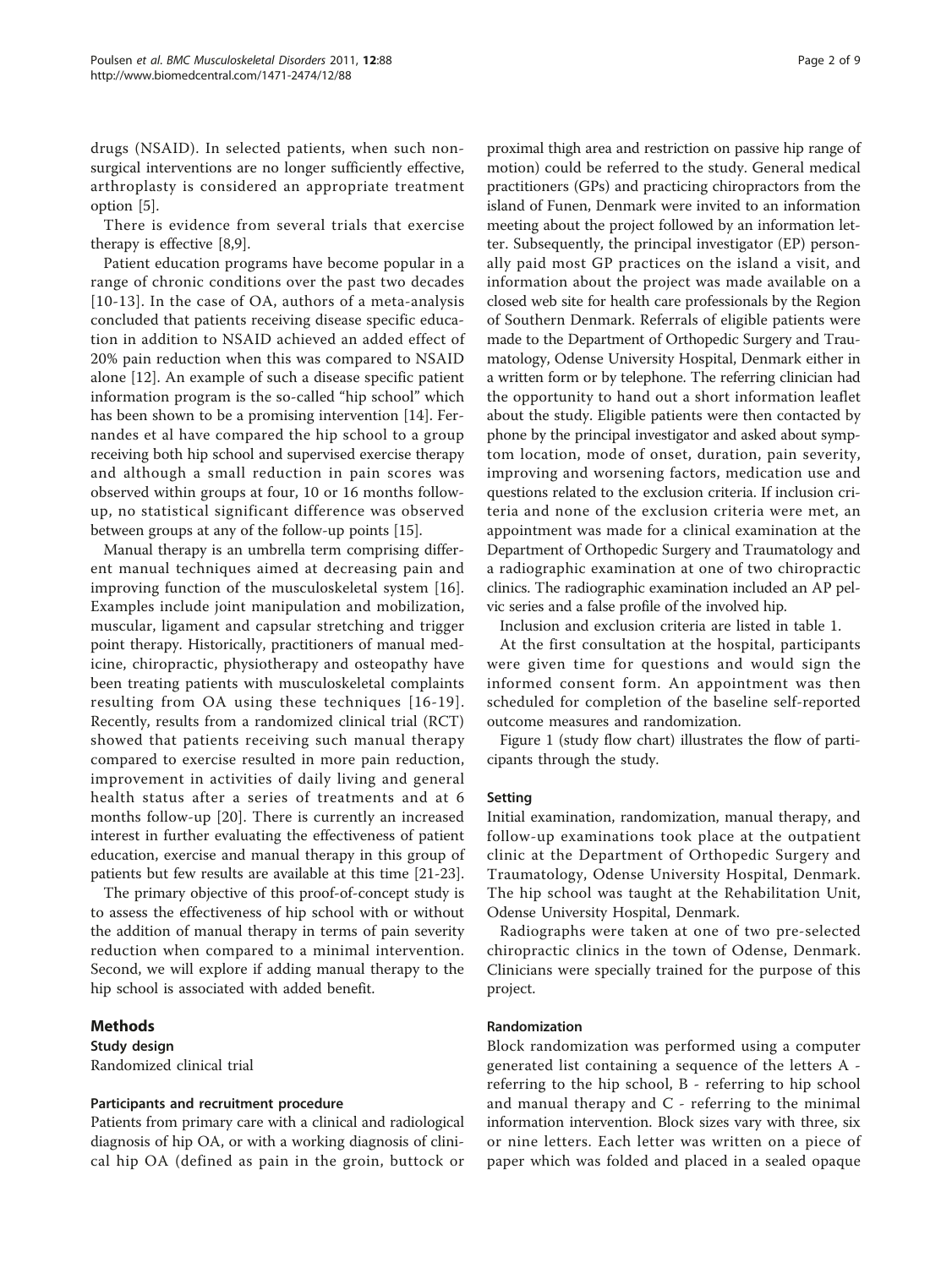<span id="page-2-0"></span>

| Table 1 Criteria for inclusion and exclusion |  |  |  |  |
|----------------------------------------------|--|--|--|--|
|----------------------------------------------|--|--|--|--|

| Inclusion criteria                                                                      | <b>Exclusion criteria</b>                                                             |
|-----------------------------------------------------------------------------------------|---------------------------------------------------------------------------------------|
| - 40-80 years of age                                                                    | - Other conditions than hip OA appearing to be the cause of the<br>patient's symptoms |
| - Unilateral hip pain $>$ 3 months                                                      | - Bilateral hip pain                                                                  |
| - Radiographic measurement of joint space width < 2.00 mm or side<br>difference $>10\%$ | - Indication for hip joint replacement surgery within the next 6 months               |
| - Able to speak and read Danish                                                         | - Previous hip or knee joint replacement surgery                                      |
|                                                                                         | - Hip OA due to hip fracture or infection                                             |
|                                                                                         | - Rating of worst hip pain during the last week as $\leq$ 2 on 11-box rating<br>scale |
|                                                                                         | - Hip dysplasia, Center Edge angle < 25 and Acetabular index Angle ><br>10            |
|                                                                                         | - Local knee pain originating from the knee on the same side as the hip<br><b>OA</b>  |
|                                                                                         | - Low back pain dominating over the hip symptoms                                      |
|                                                                                         | - Inflammatory joint disease                                                          |
|                                                                                         | - Cerebrovascular disease                                                             |
|                                                                                         | - Polyneuropathy or neuromuscular disease                                             |
|                                                                                         | - Malignant disease                                                                   |
|                                                                                         | - Refusal to participate                                                              |

envelope. The list was generated by a person not involved in the study who is unaware of any information pertaining to the participants. For practical purposes randomization was performed every 8-10 weeks when it was anticipated a sufficient number of patients were



referred from primary care to create the two groups involving hip school. The number of envelopes matched the number of patients ready for the randomization and followed the sequential numbers on the generated list. The patient opened the envelope in front of a project nurse who then made an appointment corresponding to the relevant group. The project nurse is not involved in assessment of the patients.

#### Interventions

#### Group A: Hip school

The hip school is designed to educate the participants about hip OA. The school was taught over 5 sessions during the 6 weeks intervention period and consisted of one initial personal interview, three group sessions and one follow-up personal session. A specially trained physiotherapist was responsible for teaching the hip school. The content is well described and includes information about epidemiology of hip OA, anatomy of the hip joint and adjacent functional structures, pain distribution and diagnosis of hip OA, recommended activity levels, natural course of the disease, and finally information about treatment options [[14](#page-7-0)]. Stretching exercises for the hip are taught and instructions are given on how to incorporate these into a daily routine. Teaching aids in the form of power point presentations and anatomic models are used. In this study, the original illustrations, with the text translated into Danish (with permission M. Klässbo 03.08.2008), were used.

# Group B: Hip school and manual therapy

In addition to hip school the patients received manual therapy. The protocol for manual therapy includes a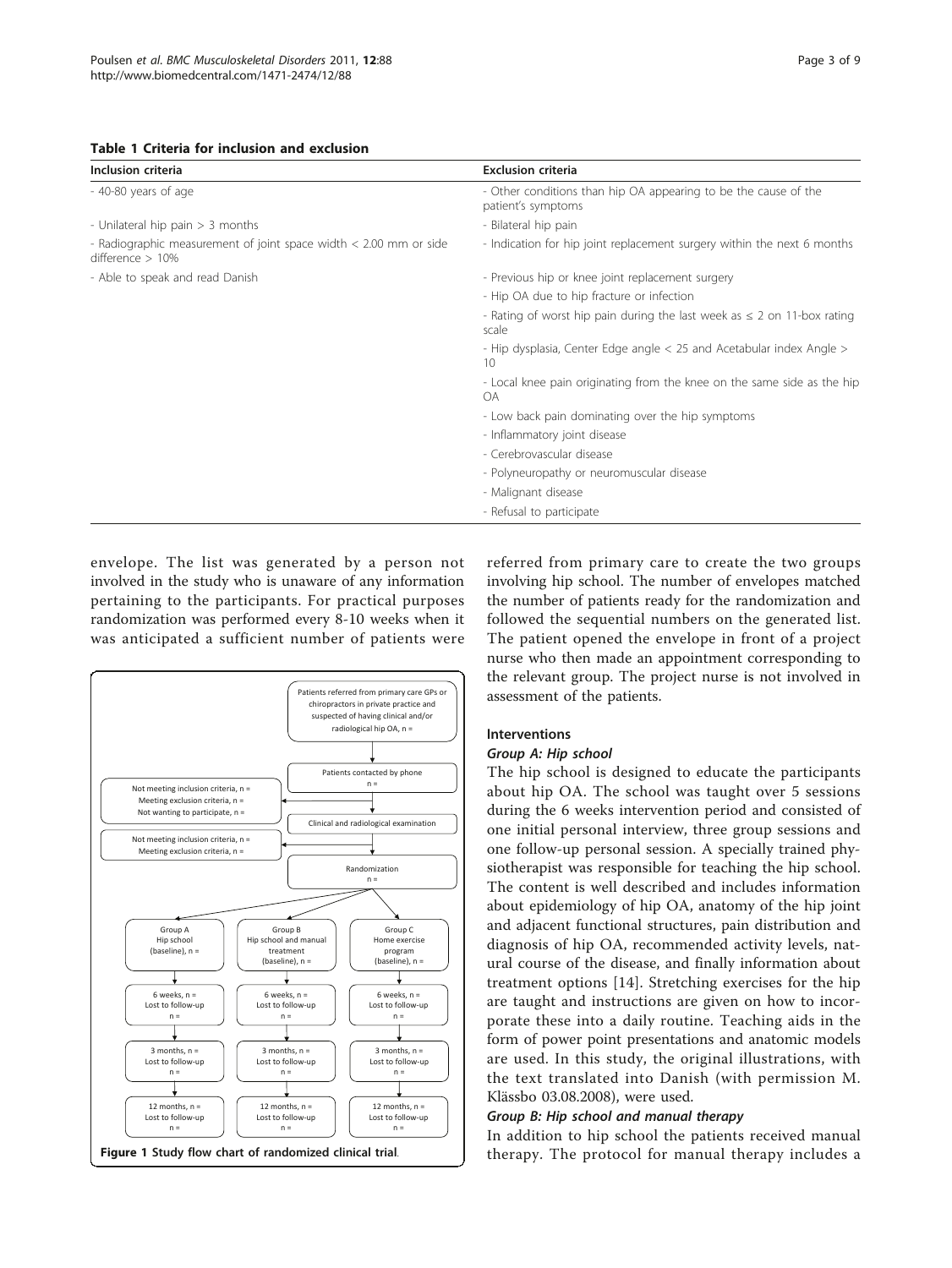combination of manual soft tissue therapy, stretching and joint manipulation. The soft tissue therapy is trigger point pressure release as described by Travell and Simons [\[24](#page-7-0)]. The soft tissue stretching is based on muscle energy techniques as described by Chaitow [[25\]](#page-7-0). The joint manipulation is one of high velocity low amplitude as described by Bergmann, Peterson and Lawrence [\[26](#page-7-0)]. The purpose of the manual therapy is to improve elasticity of the muscular, ligamentous and capsular tissue of the hip and posterior joints of the pelvis. Combination of treatment modalities was individualized to each patient according to examination findings at the discretion of the treating clinician. Treatment sessions lasted 15-20 minutes each and treatment was administered twice a week during the six weeks intervention period. The principle investigator EP was the treating clinician in the manual therapy group.

#### Group C: Minimal intervention

A leaflet describing the stretching exercises from the hip school was used as a minimal intervention control. The patients received a short 5 minutes instruction in selfcare immediately after randomization by the project nurse and were subsequently handed the exercise leaflet and instructed to incorporate the exercises into their daily routines. Patients were further instructed to live as usual, not to make any changes to use of possible pain medication or initiate other treatment during the following 6 weeks.

The project nurse was making appointments for the participants in group A and B to attend the hip school and for group B the additional manual therapy.

#### Period of intervention

Group A and B receiving hip school with or without the addition of manual therapy completed their intervention within a 6 weeks period. All three groups received instructions in a daily stretching program from the hip school and were expected to continue the program after the end of the intervention period.

#### Outcome measures

A range of self-reported and clinical outcome measures has been chosen. These include:

# Primary outcome measure

The CONSORT statement for reporting of randomized trials recommends the use of one primary outcome due to risk of multiplicity of analysis followed by bias in interpretation [[27\]](#page-7-0). The majority of patients in the Hoeksma et al trial rated their main complaint as pain (62% with a mean score of 55.2/100 on a visual analogue scale, standard deviation 22.0) [[20](#page-7-0)]. Therefore we chose pain as the primary outcome.

Pain rated on a 0-10 numerical rating scale (NRS) In hip OA research, OMERACT- OARSI (Outcome Measures in Rheumatology - Osteoarthritis Research Society International) has identified pain as one of three important outcome measure domains [[28\]](#page-7-0). We measure pain using an eleven-point box scale. Patients are asked to rate their "worst" experienced pain during the last week. The eleven-point box scale is a reliable, valid and responsive tool and has been shown to be superior to a visual analogue scale when used in seniors [\[29\]](#page-7-0).

#### Secondary outcome measures

The Hip disability and Osteoarthritis Outcome Score (HOOS) HOOS is a self-reported patient-relevant outcome measure which includes 5 subscales 1) pain 2) other symptoms 3) function in daily living (ADL) 4) function in sport and recreation and 5) hip related QoL [[30\]](#page-7-0). A 5-point Likert-scale is used and converted into a 100-point scale with zero indicating the worst possible health. The questionnaire and a user's guide, including scoring instructions, are available from [http://www.koos.](http://www.koos.nu) [nu](http://www.koos.nu).

Global assessment of the effect of interventions The assessment by the patient of a global perceived effect of the treatment is another of the three responder criteria recommended by OMERACT-OARSI [[28](#page-7-0)]. A 7-point Likert-scale is used with the "no change" being the neutral response.

Patient Specific Functional Scale (PSFS) It has been argued that current standardized outcome scores in OA research have the possibility of missing important patient specific disabilities [\[31\]](#page-7-0). The PSFS is designed so patients chose up to three activities specifically important to him or her and influenced by their specific condition [\[32\]](#page-7-0). An 11-point numerical rating scale is used ranging from "having no problems at all" performing the activity to "is not able to perform the activity".

General health status EuroQoL (EQ-5D) is a selfreported generic general health questionnaire. It includes the following 5 dimensions; mobility, self care, normal activities, pain/discomfort and anxiety/depression and uses a 3-point Likert scale for each dimension [[33](#page-7-0),[34](#page-7-0)]. It is in this study included for purposes of health economic evaluation and comparison to other hip OA populations.

Hip mobility Correlation has been shown between the amount of radiological defined hip OA and the amount of decline in passive hip range of movement (ROM) [[35-](#page-7-0)[37](#page-8-0)]. Passive hip ROM is defined as the range of movement measured in degrees that an observer is able to move a joint through its full range with no active participation from the patient [[26\]](#page-7-0). Since one of the few studies on the effect of manual therapy has documented a considerable change in ROM following manual therapy, ROM is measured using a standard hand held goniometer [\[20\]](#page-7-0). Goniometric measurements of the hip have been examined extensively for reliability in all six ranges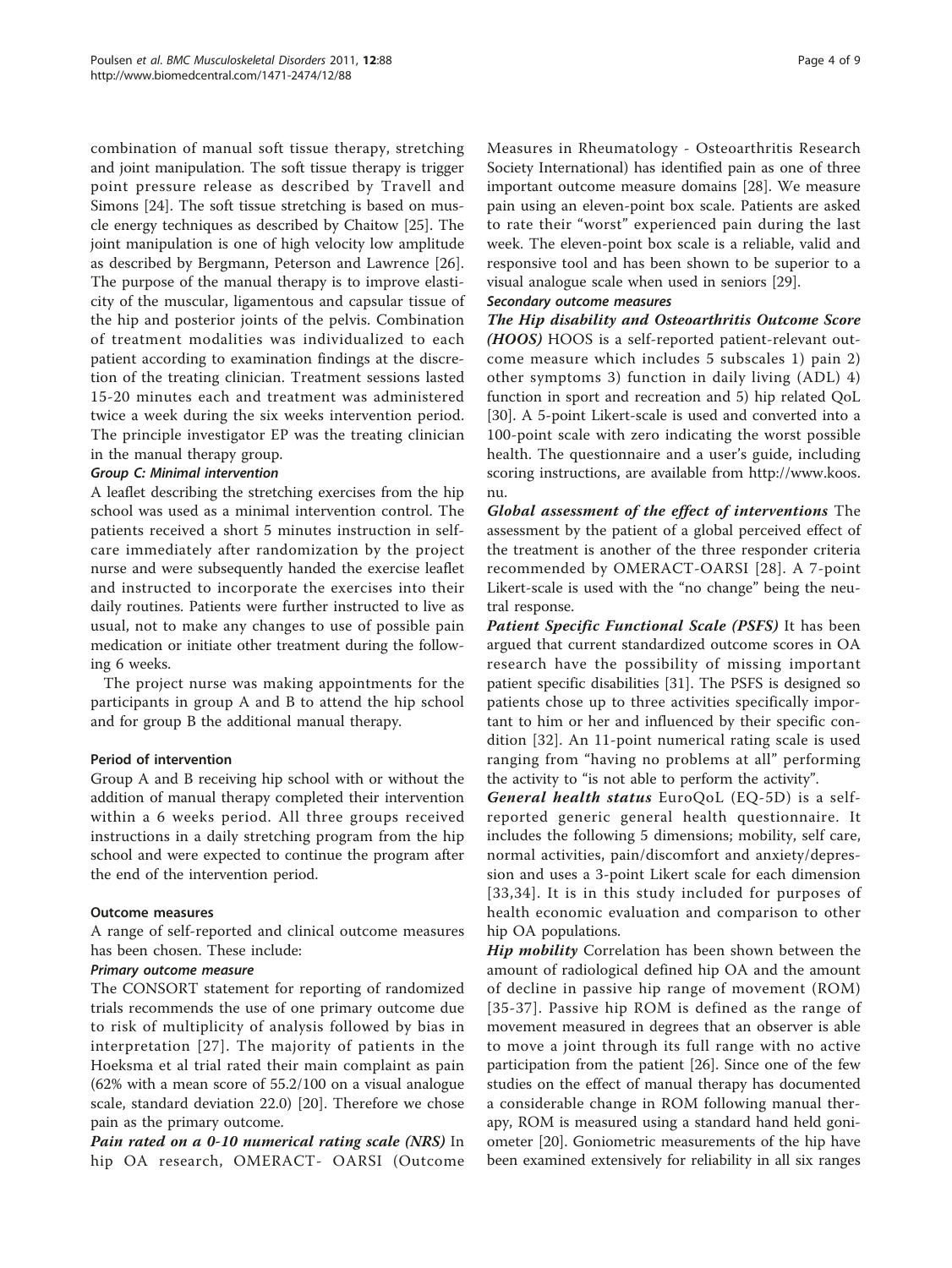of motion and are considered very good (ICC between 0.82 and 0.94 or Pearson correlation coefficients between 0.91 and 0.94) [\[36](#page-7-0),[38](#page-8-0)]. In this study, ROM in extension is not measured for practical reasons, since it requires an assistant to place the goniometer when the patient is lying prone.

Use of pain medication The use of pain medication is recommended as an outcome measure in the most recent evidence-based guidelines for management of hip and knee OA [[6\]](#page-7-0). The patients are asked about type, dosage and frequency.

Hip surgery within the follow-up period Hip surgery within a 12 month follow-up period will be obtained through self-report from the patients. It will be analyzed whether the number of hip surgeries at 12 months follow-up, and the time of surgery, is statistically significantly different between the groups. Hip surgery is defined as total hip arthroplasty.

#### Adverse events

Little is known about reactions or adverse events following manual therapy for the extremities or from performing a standardized stretching exercise program. We decided to record occurrence of any reaction or event in the three groups categorized as follows 1) is the reaction related around the hip? 2) mild, moderate or severe 3) when did it start? 4) how long did it last? 5) did it affect activities of daily living? At the end of the 6 week intervention period, a standardized questionnaire was used for each group to record adverse events or reactions to either the hip school, manual therapy or the minimal intervention. The physiotherapist teaching the hip school asked the patient at the last session and completed the questionnaire for participants in group A, the principal investigator administering the manual therapy asked and completed the questionnaire for participants in group B at their last treatment session. A research secretary contacted group C by phone to ask about adverse reaction and completed the questionnaire for them.

#### Follow-up

Assessment of the patients is performed at baseline, 6 weeks (after intervention period), 3 and 12 months. The assessments are in the form of self-reported patient questionnaires and a physical examination identical to the baseline examination at all time points. The clinical measurements of the physical examination are performed by the same assessor throughout the study. This assessor is a physical therapist. She is blind to the group allocation of the patients at the time of assessment and is not involved in other parts of the study.

The short term follow-up directly after the 6-weeks intervention is chosen to examine any immediate effect following the manual treatment and the hip school as a maximal effect is anticipated to occur around this time. Any effect due to the high level of interaction with the physiotherapist or chiropractor would further be expected immediately following the intervention period. Three month follow-up is to examine any lasting effect from manual therapy and hip school. Hoeksma et al were able to demonstrate a significant change in pain, hip function and hip range of motion between groups after six months following manual therapy [[20\]](#page-7-0). All three groups are expected to comply with the exercise regimes from the hip school but it is anticipated that the minimal intervention group might not comply at the same level as the other two groups due to lack of continuous positive reinforcement during the intervention period. Twelve months follow-up is important for examining any long term effect. Hip arthroplasty is the ultimate end stage intervention for sufferers of hip OA and it is currently not known if any interventions, pharmacological or non-pharmacological are able to postpone or prevent total hip arthroplasty.

#### Blinding

Blinding to treatment allocation (patients, physiotherapist, chiropractor and project nurse involved in the interventions) is not possible due to the nature of the interventions. The assessor analyzing the data (the principle investigator EP) will be blinded as patients are analyzed using recoded identification numbers and group allocation will be unknown when analyzing the data. The recoding will be performed by a person not otherwise involved in the study.

#### Statistical analyses

Double data entry will be done by assistants not participating in the study. Baseline characteristics will be described and compared for all 3 groups and between responders and non-responders.

The primary statistical analysis is performed at the end of the 6-week intervention period. This time point was chosen, as we expect the largest treatment effect directly after end of the treatment, and we are interested in a proof-of-principle. The group differences (A vs. C and B vs. C) in pain severity will be analyzed using ANCOVA with adjustment for the baseline values. A significant level of 0.05 will be used. The pre-specified pairwise comparisons between the two active treatments and the self-care control will be analysed using the Dunnett's test and not require the ANCOVA omnibus test to be significant. A post-hoc secondary exploratory analysis of the difference between group A and B will also be performed. The secondary statistical analysis will include the same approach as described above for all the secondary patient rated outcomes. In addition a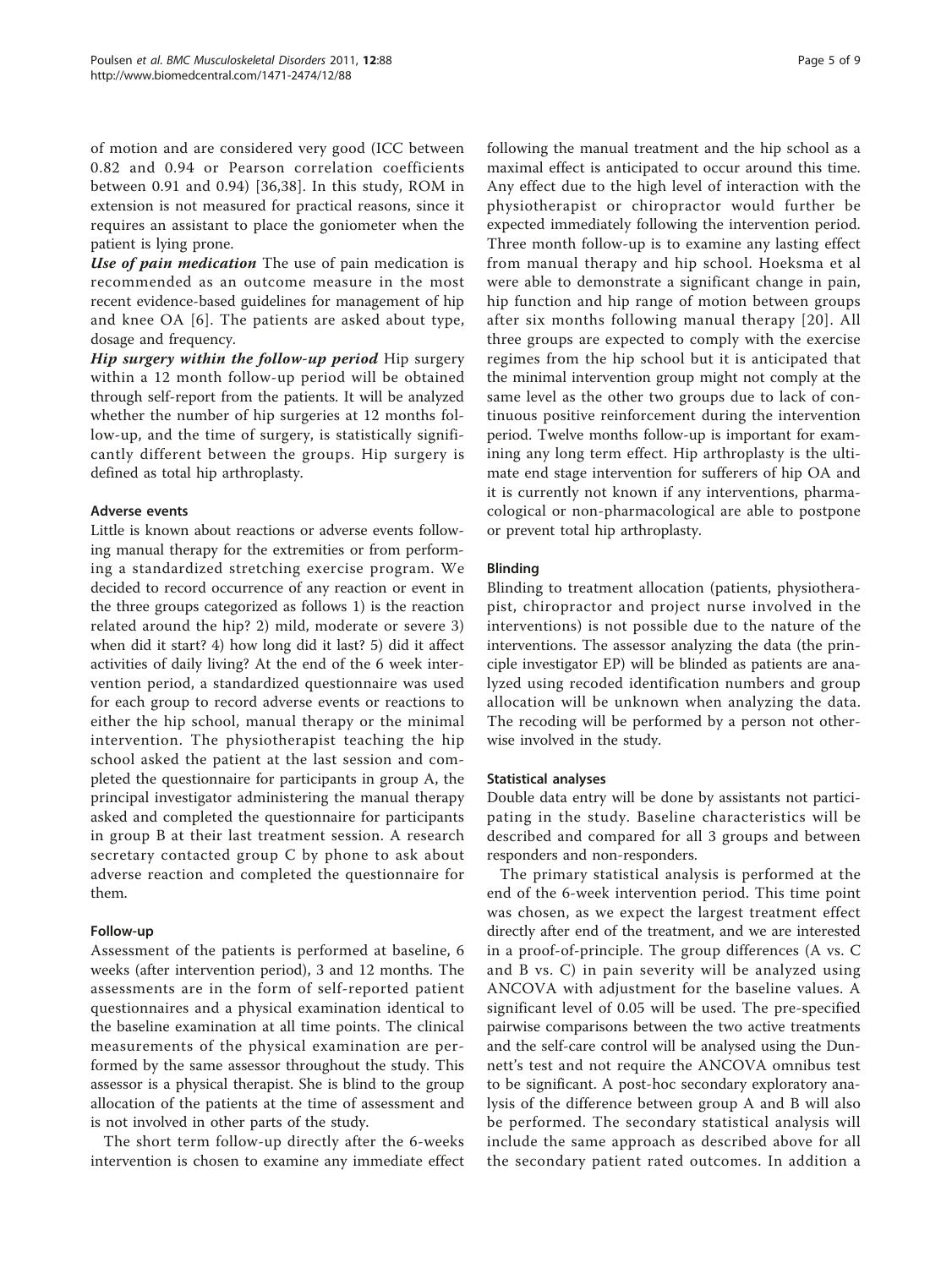longitudinal analysis of the primary and secondary patient rated outcomes, incorporating data from baseline, week six, three months and twelve months, will be conducted using a linier mixed model approach [[39\]](#page-8-0). A multiple imputation model will be used for missing data accounting for data missing at random and data missing due to attrition [[40,41\]](#page-8-0). All analyses will follow the intention to treat principle.

Finally, analysis will include calculating the minimal clinically important difference (MCID) based on the change in the primary outcome measure and the patients' global assessment of the overall treatment effect using receiver operating curve (ROC) statistics. Patients' global assessment will be categorized into 1) better 2) no change and 3) worse. The MCID will then be used to estimate how many patients in each group have reached a clinical relevant improvement. Numbers needed to treat (NNT) and odds ratio (OR) for a positive effect of treatment in each group will be presented. All statistical analyses are blinded and will be performed using Stata 10 software (StataCorp, Texas, USA).

#### Sample size

For this proof of concept trial, when comparing both A vs. C and B vs. C, we aim to be able to have 80% power (alpha at 0.05) to demonstrate a statistically significant difference of at least 17 percentage points in pain severity at the end of treatment (corresponding to a large effect size of 0.8). Using variability estimates for pain severity from the Hoeksma et al. and other relevant hip osteoarthritis trials as the basis for the sample size calculation, 30 participants in each treatment group are needed, assuming a joint normal distribution for baseline and 6-weeks follow-up with a correlation of 0.3 and equal variances. Allowing for a drop-out of 15% per group, we decided to recruit 106 participants.

# Time line

Inclusion of participants to the main study took place from February 2009 until June 2010. Six weeks and 3 months follow-up have been concluded on all patients. The last group of patients will conclude their 12 months follow-up in June 2011.

# Ethics

Prior to the first hospital appointment, eligible patients received an information package about the study. The package included a thorough explanation of the study, rights when participating in a research project, a copy of the written informed consent form, and directions.

Ethics approval has been granted by the Regional Ethics Committee of Southern Denmark, approval number S-20080027 and the study is registered and approved by the Danish Data Protection Agency, J.nr. 2008-41-1910. The study is registered with clinicaltrials. gov ID NCT01039337 and results will be registered with the same trial register in due time.

# **Discussion**

To our knowledge this is the first randomized clinical trial comparing the effect of a patient specific education program and manual therapy to a minimal intervention consisting of a simple home stretching exercise regimen in patients diagnosed with unilateral hip OA.

Such a trial is warranted because the vast majority of trials in hip OA until now have been dealing with surgery (73%) or pharmacological interventions (20%) in spite of the fact that recent guidelines for the management of this condition recommend a combination of non-pharmacological and pharmacological interventions as first line treatment [[4-7\]](#page-7-0).

The relevance of this research is further based on the continuous increase in the number of patients suffering from OA which is anticipated during the coming decades when both life expectancy and the elder population will rise accordingly [[42\]](#page-8-0). With exploding health care costs and maybe even increased mortality for this patient population the evaluation of simple interventions with proven beneficial effect on functional disability, pain and quality of life should be high on the agenda both from an individual and societal perspective [\[43,44](#page-8-0)].

The results so far of the effect of hip school or manual therapy have been based on only a few RCTs [\[15,20](#page-7-0)[,45](#page-8-0)] or uncontrolled pre-post comparisons [[46,47\]](#page-8-0), and with respect to the direct comparison of manual therapy versus hip school no studies have been performed until now. Our long term interest is in the effect of manual therapy in addition to hip school versus hip school alone, so we included these two groups in our trial. However, for several reasons it is uncertain how well these two therapies will work in our setting: First, the results published so far may reflect publication bias. Second, none of the studies have been performed in Denmark. The hip school does not yet have a tradition in Denmark and manual therapy for hip OA is, to our knowledge, not a common line of intervention. Third, our measurement instruments for success are not identical to those used in the previous studies. Hence we decided to start with a small study assessing the efficacy of the two active treatments. Deciding on a primary outcome in OA research is challenging as it is common for OA patients to rate different domains of the disease experience, e.g. pain and/or reduction in activities of daily living, as their primary complaint. We have decided on pain as the primary outcome which is measured on an eleven-point NRS. At initial contact patients are phoned and asked about possible criteria for exclusion and to avoid a large floor effect on the primary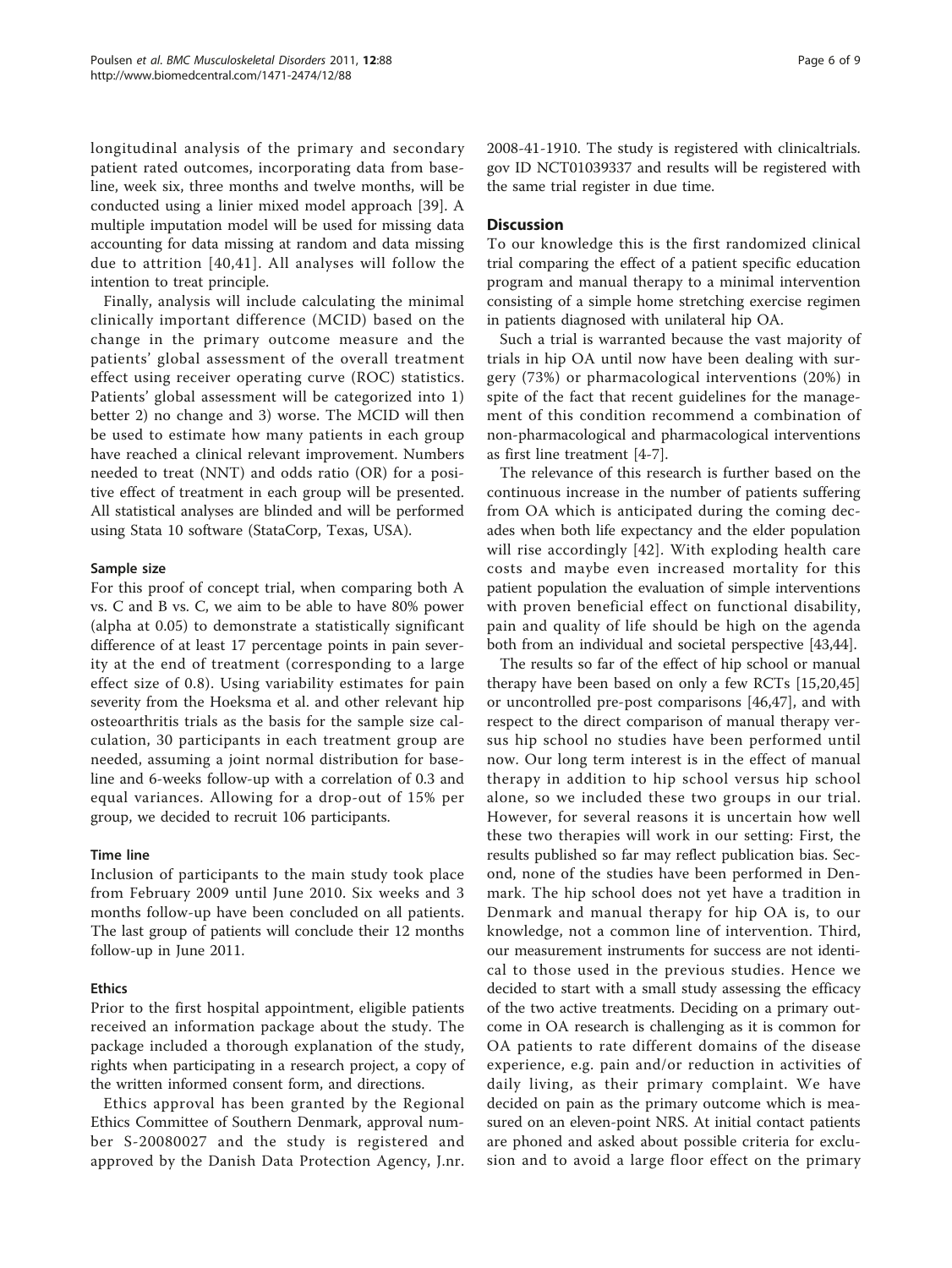outcome patients are excluded if their pain experience is rated as two or less on the eleven-point NRS.

Strictly speaking the intervention period applies only for the manual therapy and the hip school groups. For the minimal intervention group it is arbitrary because they only receive a one time, five to ten minutes instruction on the exercise program. The purpose of the hip school is to teach the patients an understanding of their condition, to cope with it as well as improve and adapt activities of daily living. This learned effect is of course expected to continue after the intervention period. Any effect of the stretching exercises is expected in all three groups and will not favor any one group over another.

For practical purposes all three groups have a followup immediately after the hip school and manual therapy interventions and are then followed at 3 and 12 months to detect changes between groups over time. This does however not reflect common practice as patients with chronic conditions often are followed and treated over months and even years with varying time between consultations depending on symptom severity and flare-ups. Specifically regarding the hip school follow-up sessions would likely encourage modifications of activities of daily living as well as adjustments of exercise regimes. Specifically regarding the manual therapy, it is not uncommon to schedule future consultations for evaluation and treatment if this is perceived beneficial by the chiropractor/therapist and the patient in order to maintain the obtained progress. This practice of follow-up visits is also performed with exercise regimes and patient education programs for reinforcement of confidence and positive behavior as well as adjustments and progression of exercises.

The reasons for inclusion of a control intervention are threefold. First, home programs delivered in the form of a leaflet are often given to this patient group at the time of first diagnosis and our group C thus reflects common practice in many settings. Second, including a control group or minimal intervention group is common in clinical trials that examine the effectiveness of non-pharmacological interventions particularly when long-term follow-up is performed in order to investigate efficiency and cost-effectiveness [\[48-51\]](#page-8-0). Third, the effect of a hip school has not previously been compared to a minimal non-pharmacological intervention. It is however possible that patients ending up in the minimal intervention group will feel they are missing out on "treatment" and on their own seek care similar to the hip school or the manual therapy. In order to prevent this, patients in all three groups are encouraged NOT to seek other interventions from baseline to the three months follow-up. This information is provided both in the written material and it is repeated orally at the baseline clinical examination, at randomization and at the 6 weeks

clinical examination. Furthermore, patients will be asked specifically at all follow-up points if they have initiated other treatments for their hip condition since the last examination and follow-up.

Any added effect in the group receiving hip school with or without the addition of manual therapy in comparison to the minimal control intervention is of course not necessarily directly linked to the physical component of the interventions. Empathy, social and psychological interactions are important factors in any clinician/ therapist patient relationship but the ratio of each to the effect of the physical components is not known. Any measured effect regarding increase in the secondary outcome hip range of motion is however less likely to be influenced by any verbal or empathic contact between patient and clinician/therapist.

The internal validity of the trial is influenced by a positive performance bias by patients participating in the groups receiving hip school with or without the addition of manual therapy whereas patients ending up in the minimal intervention group may experience negative performance bias and feel neglected and not subjected to a "real" treatment. Finally, the list of exclusion criteria may limit the external validity and generalizability, for example, the results may not be directly transferable to patients with hip OA who have a variety of comorbidities or have hip OA due to moderate or severe hip dysplasia.

Blinding of participants and the providers of the three interventions is another potential problem that may influence the results of the trial. The results from the groups are likely to be influenced by the complex interactions between participants and providers. This includes the verbal communication, physical interaction and empathy between participant and provider. Blinding of the assessor is however possible and this will be done by coding the ID numbers of the participants by a person not involved in the study.

We have designed a study with the main purpose of comparing a patient education program with or without the addition of manual therapy to a minimal intervention in patients with hip OA. The results of this proof of principle study will further inform the design of future RCTs involving non-pharmacological interventions and potentially also the management of patients with early unilateral hip OA.

The results of the study will be submitted to a peerreviewed journal for publication irrespective of the outcome in accordance with the CONSORT guidelines for reporting of clinical trials [\[52](#page-8-0)].

#### Acknowledgements

The protocol for the hip school is developed by Maria Klässbo and was translated into Danish with assistance from Morten Thorup, Hanne Rönn and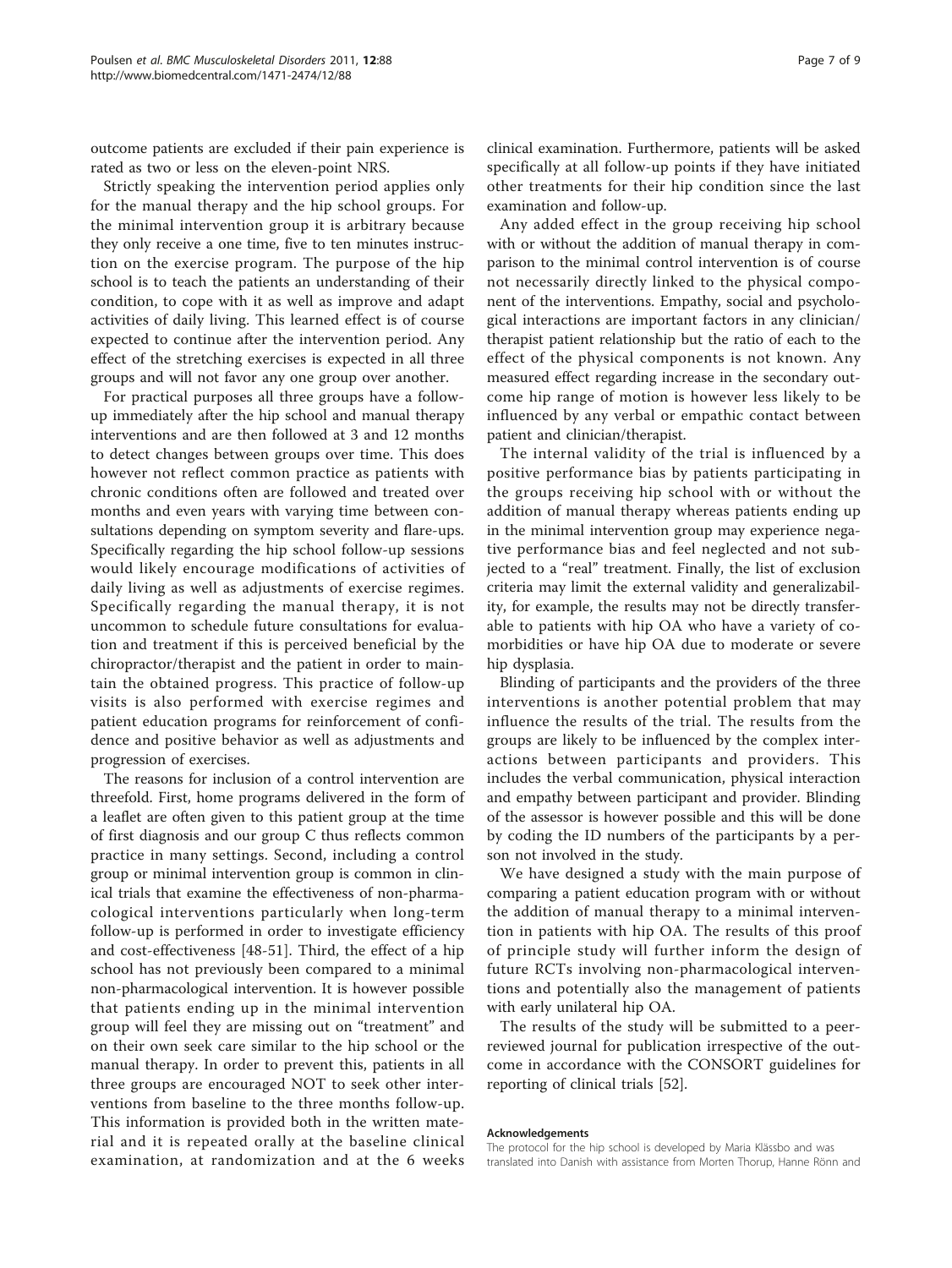<span id="page-7-0"></span>Mats Johansson. We would like to acknowledge Gert Bronfort for advice on the sample size and statistical analysis sections and the manuscript in general.

The study is funded by the Danish Foundation for Chiropractic Research and Postgraduate Education, The Danish Rheumatism Association, The Region of Southern Denmark, University of Southern Denmark, Odense University Hospital and Nordic Institute of Chiropractic and Clinical Biomechanics.

#### Author details

<sup>1</sup>Institute of Sports Science and Clinical Biomechanics, University of Southern Denmark, Denmark. <sup>2</sup>Nordic Institute of Chiropractic and Clinical Biomechanics, Odense, Denmark. <sup>3</sup>Institute of Medical Biometry and Medical Informatics, University of Freiburg, Germany. <sup>4</sup>Institute of Clinical Research,<br>University of Southern Denmark, Denmark. <sup>5</sup>Department of Orthopedic Surgery and Traumatology, Odense University Hospital, Denmark.

#### Authors' contributions

All authors participated in the design of the study. EP developed the manual treatment protocol, is serving as project manager for the trial and responsible for drafting this paper. JH revised the first draft and JH, HWC, WV, ER and SO commented and revised subsequent drafts. All authors have read and approved the final manuscript.

#### Competing interests

The authors declare that they have no competing interests.

Received: 9 March 2011 Accepted: 4 May 2011 Published: 4 May 2011

#### References

- 1. Salaffi F, Carotti M, Stancati A, Grassi W: [Health-related quality of life in](http://www.ncbi.nlm.nih.gov/pubmed/16285189?dopt=Abstract) [older adults with symptomatic hip and knee osteoarthritis: a](http://www.ncbi.nlm.nih.gov/pubmed/16285189?dopt=Abstract) [comparison with matched healthy controls.](http://www.ncbi.nlm.nih.gov/pubmed/16285189?dopt=Abstract) Aging Clin Exp Res 2005, 17:255-263.
- 2. Ingvarsson T, Hagglund G, Lohmander LS: [Prevalence of hip osteoarthritis](http://www.ncbi.nlm.nih.gov/pubmed/10364897?dopt=Abstract) [in Iceland.](http://www.ncbi.nlm.nih.gov/pubmed/10364897?dopt=Abstract) Ann Rheum Dis 1999, 58:201-207.
- 3. Jacobsen S, Sonne-Holm S, Soballe K, Gebuhr P, Lund B: [Radiographic case](http://www.ncbi.nlm.nih.gov/pubmed/15762261?dopt=Abstract) [definitions and prevalence of osteoarthrosis of the hip: a survey of 4](http://www.ncbi.nlm.nih.gov/pubmed/15762261?dopt=Abstract) [151 subjects in the Osteoarthritis Substudy of the Copenhagen City](http://www.ncbi.nlm.nih.gov/pubmed/15762261?dopt=Abstract) [Heart Study.](http://www.ncbi.nlm.nih.gov/pubmed/15762261?dopt=Abstract) Acta Orthop Scand 2004, 75:713-720.
- 4. Zhang W, Doherty M, Arden N, Bannwarth B, Bijlsma J, Gunther KP, et al: [EULAR evidence based recommendations for the management of hip](http://www.ncbi.nlm.nih.gov/pubmed/15471891?dopt=Abstract) [osteoarthritis: report of a task force of the EULAR Standing Committee](http://www.ncbi.nlm.nih.gov/pubmed/15471891?dopt=Abstract) [for International Clinical Studies Including Therapeutics \(ESCISIT\).](http://www.ncbi.nlm.nih.gov/pubmed/15471891?dopt=Abstract) Ann Rheum Dis 2005, 64:669-681.
- 5. National Collaborating Centre for Chronic Conditions: Osteoarthritis: national clinical guidelines for care and management in adults. London, Royal College of Physicians; 2008, Ref Type: Report.
- Zhang W, Moskowitz RW, Nuki G, Abramson S, Altman RD, Arden N, et al: [OARSI recommendations for the management of hip and knee](http://www.ncbi.nlm.nih.gov/pubmed/18279766?dopt=Abstract) [osteoarthritis, Part II: OARSI evidence-based, expert consensus](http://www.ncbi.nlm.nih.gov/pubmed/18279766?dopt=Abstract) [guidelines.](http://www.ncbi.nlm.nih.gov/pubmed/18279766?dopt=Abstract) Osteoarthritis Cartilage 2008, 16:137-162.
- 7. Guideline for the non-surgical management of hip and knee osteoarthritis: The Royal Australian College of General Practitioners. 2011, Ref Type: Online Source.
- Pisters MF, Veenhof C, van Meeteren NL, Ostelo RW, de Bakker DH, Schellevis FG, et al: [Long-term effectiveness of exercise therapy in](http://www.ncbi.nlm.nih.gov/pubmed/17907210?dopt=Abstract) [patients with osteoarthritis of the hip or knee: a systematic review.](http://www.ncbi.nlm.nih.gov/pubmed/17907210?dopt=Abstract) Arthritis Rheum 2007, 57:1245-1253.
- 9. Fransen M, McConnell S, Hernandez-Molina G, Reichenbach S: [Does land](http://www.ncbi.nlm.nih.gov/pubmed/20188228?dopt=Abstract)[based exercise reduce pain and disability associated with hip](http://www.ncbi.nlm.nih.gov/pubmed/20188228?dopt=Abstract) [osteoarthritis? A meta-analysis of randomized controlled trials.](http://www.ncbi.nlm.nih.gov/pubmed/20188228?dopt=Abstract) Osteoarthritis Cartilage 2010, 18:613-620.
- 10. Deakin TA, Cade JE, Williams R, Greenwood DC: [Structured patient](http://www.ncbi.nlm.nih.gov/pubmed/16922700?dopt=Abstract) [education: the diabetes X-PERT Programme makes a difference.](http://www.ncbi.nlm.nih.gov/pubmed/16922700?dopt=Abstract) Diabet Med 2006, 23:944-954.
- 11. Effing T, Monninkhof EM, van der Valk PD, van der Palen J, van Herwaarden CL, Partidge MR, et al: Self-management education for patients with chronic obstructive pulmonary disease. Cochrane Database Syst Rev 2007, CD002990.
- 12. Superio-Cabuslay E, Ward MM, Lorig KR: [Patient education interventions in](http://www.ncbi.nlm.nih.gov/pubmed/8997918?dopt=Abstract) [osteoarthritis and rheumatoid arthritis: a meta-analytic comparison with](http://www.ncbi.nlm.nih.gov/pubmed/8997918?dopt=Abstract)

[nonsteroidal antiinflammatory drug treatment.](http://www.ncbi.nlm.nih.gov/pubmed/8997918?dopt=Abstract) Arthritis Care Res 1996, 9:292-301.

- 13. Coleman S, Briffa K, Conroy H, Prince R, Carroll G, McQuade J: [Short and](http://www.ncbi.nlm.nih.gov/pubmed/18778467?dopt=Abstract) [medium-term effects of an education self-management program for](http://www.ncbi.nlm.nih.gov/pubmed/18778467?dopt=Abstract) [individuals with osteoarthritis of the knee, designed and delivered by](http://www.ncbi.nlm.nih.gov/pubmed/18778467?dopt=Abstract) [health professionals: a quality assurance study.](http://www.ncbi.nlm.nih.gov/pubmed/18778467?dopt=Abstract) BMC Musculoskelet Disord 2008, 9:117.
- 14. Klassbo M, Larsson G, Harms-Ringdahl K: [Promising outcome of a hip](http://www.ncbi.nlm.nih.gov/pubmed/12794786?dopt=Abstract) [school for patients with hip dysfunction.](http://www.ncbi.nlm.nih.gov/pubmed/12794786?dopt=Abstract) Arthritis Rheum 2003, 49:321-327.
- 15. Fernandes L, Storheim K, Sandvik L, Nordsletten L, Risberg MA: [Efficacy of](http://www.ncbi.nlm.nih.gov/pubmed/20633669?dopt=Abstract) [patient education and supervised exercise vs patient education alone in](http://www.ncbi.nlm.nih.gov/pubmed/20633669?dopt=Abstract) [patients with hip osteoarthritis: a single blind randomized clinical trial.](http://www.ncbi.nlm.nih.gov/pubmed/20633669?dopt=Abstract) Osteoarthritis Cartilage 2010, 18:1237-1243.
- 16. Peterson DH, Bergmann TF: Chiropractic Technique: Principles and Procedures. 2 edition. St. Louis, Misssouri: Mosby, Inc; 2002.
- 17. Mennell JM: Joint Pain: Diagnosis and Treatment using Manipulative Techniques Boston: Little Brown; 1964.
- 18. Cyriax J: Textbook of Orthopaedic Medicine: Treatment by Manipulation, Massage and Injection v.2. 11 edition. Bailliere Tindall; 1984.
- 19. Stoddard A: Manual of osteopathic practice New York: Harper & Row, Publishers, Inc; 1969.
- 20. Hoeksma HL, Dekker J, Ronday HK, Heering A, van der LN, Vel C, et al: [Comparison of manual therapy and exercise therapy in osteoarthritis of](http://www.ncbi.nlm.nih.gov/pubmed/15478147?dopt=Abstract) [the hip: a randomized clinical trial.](http://www.ncbi.nlm.nih.gov/pubmed/15478147?dopt=Abstract) Arthritis Rheum 2004, 51:722-729.
- 21. French HP, Cusack T, Brennan A, White B, Gilsenan C, Fitzpatrick M, et al: [Exercise and manual physiotherapy arthritis research trial \(EMPART\): a](http://www.ncbi.nlm.nih.gov/pubmed/19152689?dopt=Abstract) [multicentre randomised controlled trial.](http://www.ncbi.nlm.nih.gov/pubmed/19152689?dopt=Abstract) BMC Musculoskelet Disord 2009,  $10-9$
- 22. Abbott JH, Robertson MC, McKenzie JE, Baxter GD, Theis JC, Campbell AJ: [Exercise therapy, manual therapy, or both, for osteoarthritis of the hip](http://www.ncbi.nlm.nih.gov/pubmed/19200399?dopt=Abstract) [or knee: a factorial randomised controlled trial protocol.](http://www.ncbi.nlm.nih.gov/pubmed/19200399?dopt=Abstract) Trials 2009, 10:11.
- 23. Osborne RH, Buchbinder R, Ackerman IN: [Can a disease-specific education](http://www.ncbi.nlm.nih.gov/pubmed/17134516?dopt=Abstract) [program augment self-management skills and improve Health-Related](http://www.ncbi.nlm.nih.gov/pubmed/17134516?dopt=Abstract) [Quality of Life in people with hip or knee osteoarthritis?](http://www.ncbi.nlm.nih.gov/pubmed/17134516?dopt=Abstract) BMC Musculoskelet Disord 2006, 7:90.
- 24. Simons DG, Travell JG, Simons LS: General Overview. In Myofascial Pain and Dysfunction, The Trigger Point Manual, Upper Half of Body. Volume 1.. second edition. Williams & Wilkins; 1999:11-93.
- 25. Chaitow L: MET and the treatment of joints. Muscle Energy Technique. 2 edition. Edinburgh: Churchill Livingstone; 2001, 159-195.
- 26. Bergmann TF, Peterson DH, Lawrence DJ: Extraspinal Techniques. Chiropractic Technique New York: Churchill Livingstone Inc; 1993, 523-722.
- 27. Altman DG, Schulz KF, Moher D, Egger M, Davidoff F, Elbourne D, et al: [The](http://www.ncbi.nlm.nih.gov/pubmed/11304107?dopt=Abstract) [revised CONSORT statement for reporting randomized trials: explanation](http://www.ncbi.nlm.nih.gov/pubmed/11304107?dopt=Abstract) [and elaboration.](http://www.ncbi.nlm.nih.gov/pubmed/11304107?dopt=Abstract) Ann Intern Med 2001, 134:663-694.
- 28. Bellamy N, Kirwan J, Boers M, Brooks P, Strand V, Tugwell P, et al: [Recommendations for a core set of outcome measures for future phase](http://www.ncbi.nlm.nih.gov/pubmed/9101522?dopt=Abstract) [III clinical trials in knee, hip, and hand osteoarthritis. Consensus](http://www.ncbi.nlm.nih.gov/pubmed/9101522?dopt=Abstract) [development at OMERACT III.](http://www.ncbi.nlm.nih.gov/pubmed/9101522?dopt=Abstract) J Rheumatol 1997, 24:799-802.
- 29. Bergh I, Sjostrom B, Oden A, Steen B: An application of pain rating scales in geriatric patients. Aging (Milano) 2000, 12:380-387.
- 30. Nilsdotter AK, Lohmander LS, Klassbo M, Roos EM: [Hip disability and](http://www.ncbi.nlm.nih.gov/pubmed/12777182?dopt=Abstract) [osteoarthritis outcome score \(HOOS\)](http://www.ncbi.nlm.nih.gov/pubmed/12777182?dopt=Abstract)–validity and responsiveness in total [hip replacement.](http://www.ncbi.nlm.nih.gov/pubmed/12777182?dopt=Abstract) BMC Musculoskelet Disord 2003, 4:10.
- 31. Wright JG: [Evaluating the outcome of treatment. Shouldn](http://www.ncbi.nlm.nih.gov/pubmed/10880772?dopt=Abstract)'t We be asking [patients if they are better?](http://www.ncbi.nlm.nih.gov/pubmed/10880772?dopt=Abstract) J Clin Epidemiol 2000, 53:549-553.
- 32. Chatman AB, Hyams SP, Neel JM, Binkley JM, Stratford PW, Schomberg A, et al: [The Patient-Specific Functional Scale: measurement properties in](http://www.ncbi.nlm.nih.gov/pubmed/9256870?dopt=Abstract) [patients with knee dysfunction.](http://www.ncbi.nlm.nih.gov/pubmed/9256870?dopt=Abstract) Phys Ther 1997, 77:820-829.
- 33. Brazier J, Deverill M, Green C: [A review of the use of health status](http://www.ncbi.nlm.nih.gov/pubmed/10538884?dopt=Abstract) [measures in economic evaluation.](http://www.ncbi.nlm.nih.gov/pubmed/10538884?dopt=Abstract) J Health Serv Res Policy 1999, 4:174-184.
- 34. EuroQol–a new facility for the measurement of health-related quality of life. The EuroQol Group. Health Policy 1990, 16:199-208.
- 35. Fox KM, Hochberg MC, Resnik CS, Kenzora JE, Hebel JR, Zimmerman SI, et al: [Severity of radiographic findings in hip osteoarthritis associated](http://www.ncbi.nlm.nih.gov/pubmed/8730129?dopt=Abstract) [with total hip arthroplasty.](http://www.ncbi.nlm.nih.gov/pubmed/8730129?dopt=Abstract) J Rheumatol 1996, 23:693-697.
- Arokoski MH, Haara M, Helminen HJ, Arokoski JP: [Physical function in men](http://www.ncbi.nlm.nih.gov/pubmed/15083432?dopt=Abstract) [with and without hip osteoarthritis.](http://www.ncbi.nlm.nih.gov/pubmed/15083432?dopt=Abstract) Arch Phys Med Rehabil 2004, 85:574-581.